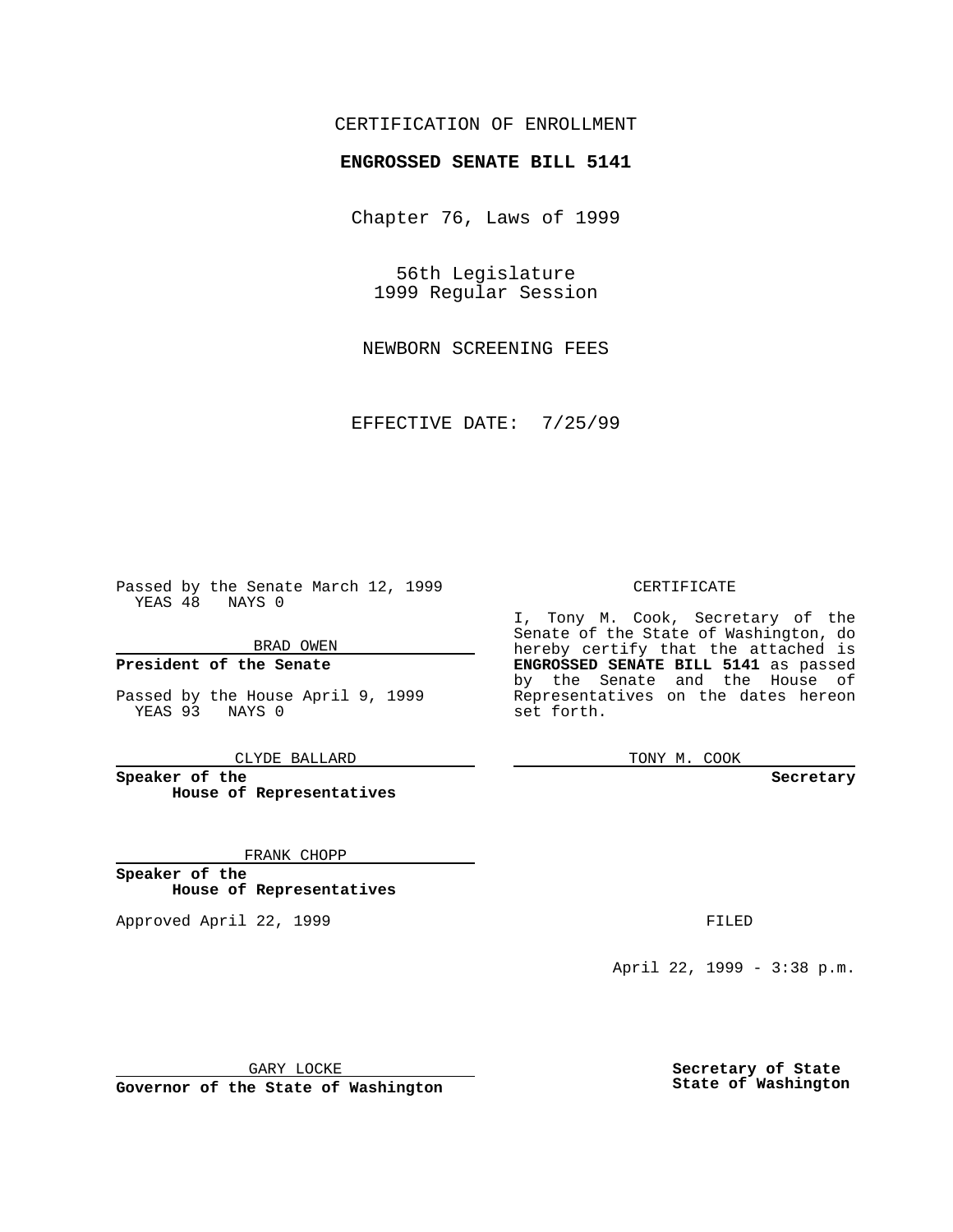# **ENGROSSED SENATE BILL 5141** \_\_\_\_\_\_\_\_\_\_\_\_\_\_\_\_\_\_\_\_\_\_\_\_\_\_\_\_\_\_\_\_\_\_\_\_\_\_\_\_\_\_\_\_\_\_\_

\_\_\_\_\_\_\_\_\_\_\_\_\_\_\_\_\_\_\_\_\_\_\_\_\_\_\_\_\_\_\_\_\_\_\_\_\_\_\_\_\_\_\_\_\_\_\_

Passed Legislature - 1999 Regular Session

#### **State of Washington 56th Legislature 1999 Regular Session**

**By** Senators Thibaudeau, Deccio, Prentice and Winsley; by request of Department of Health

Read first time 01/14/1999. Referred to Committee on Health & Long Term Care.

1 AN ACT Relating to newborn screening fees; and amending RCW 2 70.83.040.

3 BE IT ENACTED BY THE LEGISLATURE OF THE STATE OF WASHINGTON:

4 **Sec. 1.** RCW 70.83.040 and 1991 c 3 s 350 are each amended to read 5 as follows:

 When notified of positive screening tests, the state department of health shall offer the use of its services and facilities, designed to prevent mental retardation or physical defects in such children, to the attending physician, or the parents of the newborn child if no attending physician can be identified.

 The services and facilities of the department, and other state and local agencies cooperating with the department in carrying out programs of detection and prevention of mental retardation and physical defects shall be made available to the family and physician to the extent required in order to carry out the intent of this chapter and within 16 the availability of funds. The department has the authority to collect 17 a reasonable fee, from the parents or other responsible party of each 18 infant screened to fund specialty clinics that provide treatment services for hemoglobin diseases, phenylketonuria, congenital adrenal